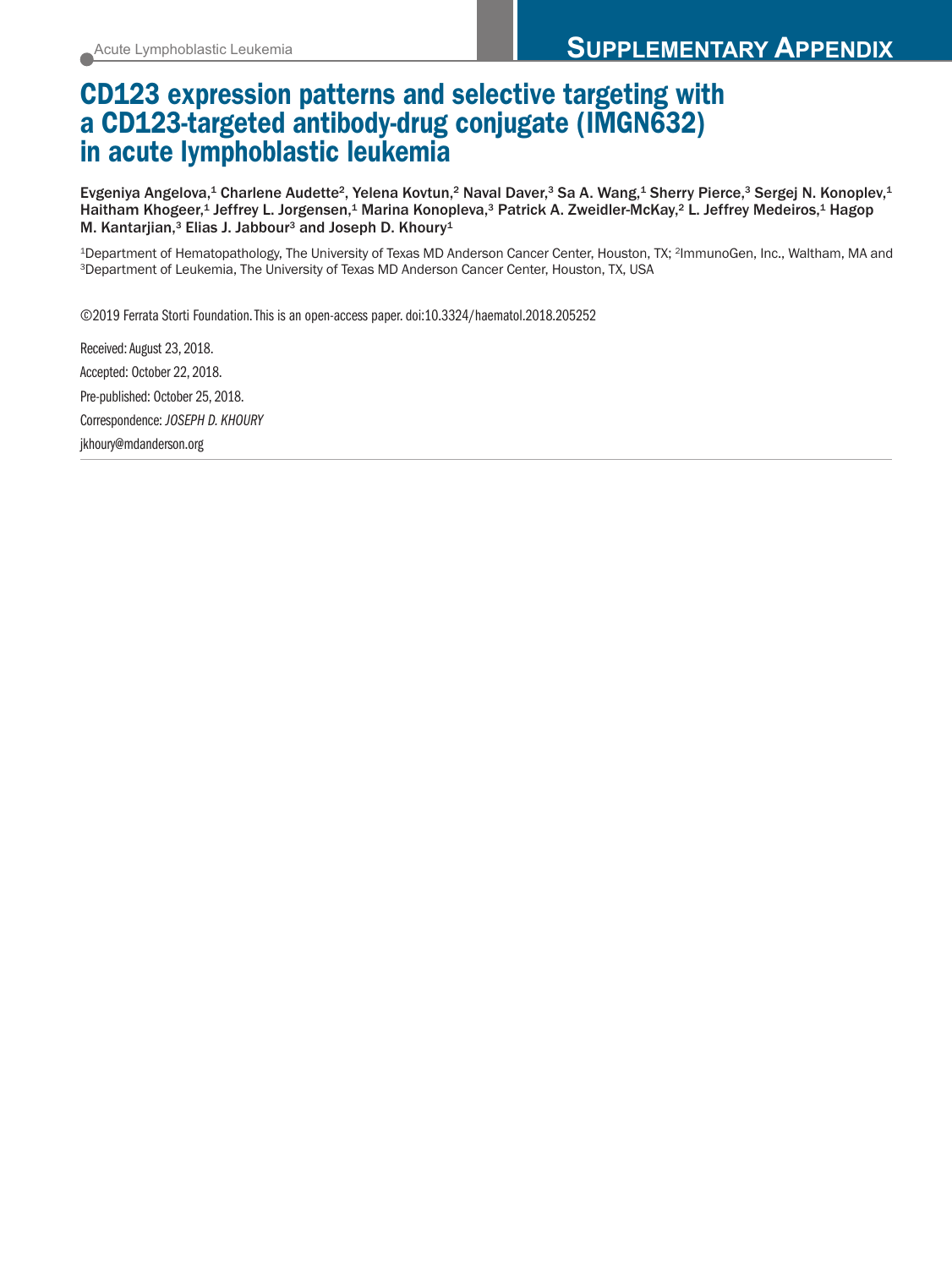# **CD123 Expression Patterns and Potential of IMGN632, a CD123-Specific Antibody-Drug Conjugate, in Acute Lymphoblastic Leukemia**

#### **SUPPLEMENTARY METHODS**

#### **Study group**

We identified retrospectively patients with B-ALL or T-ALL treated at our institution between January 1, 2013 and January 1, 2017. The selection of this timeframe was based on the inclusion of CD123 assessment in our multicolor/multiparameter flow cytometry (MFC) immunophenotyping panel for acute leukemia. All patients fulfilled the diagnostic criteria of B-ALL and T-ALL according to WHO classification criteria. A cutoff of <25% bone marrow (BM) blasts was used to define lymphoblastic lymphoma (LBL) in patients who presented with an extramedullary mass; unless otherwise specified, the ALL designation in this manuscript includes LBL patients. Patients with mixed phenotype or acute leukemia with ambiguous lineage, and those with blastic transformation of chronic myeloid leukemia (CML) were excluded.

#### **Multicolor/multiparameter flow cytometry (MFC) analysis**

Analysis of CD123 expression in leukemic blasts was performed using MFC on FACS Canto II analyzers (BD Biosciences, Mountain View, CA) on bone marrow aspirate or peripheral blood samples collected in EDTA in most patients. Analysis was performed on pleural effusion fluid in 2 patients with T-LBL and on a lymph node fine needle aspiration sample in 1 patient with extramedullary B-ALL relapse. Details of the MFC panel and gating strategies were described previously.(1) The panel of monoclonal antibodies included the following: CD2, CD3 (cytoplasmic and surface), CD4, CD5, CD7, CD13, CD14, CD15, CD19, CD22, CD25, CD33,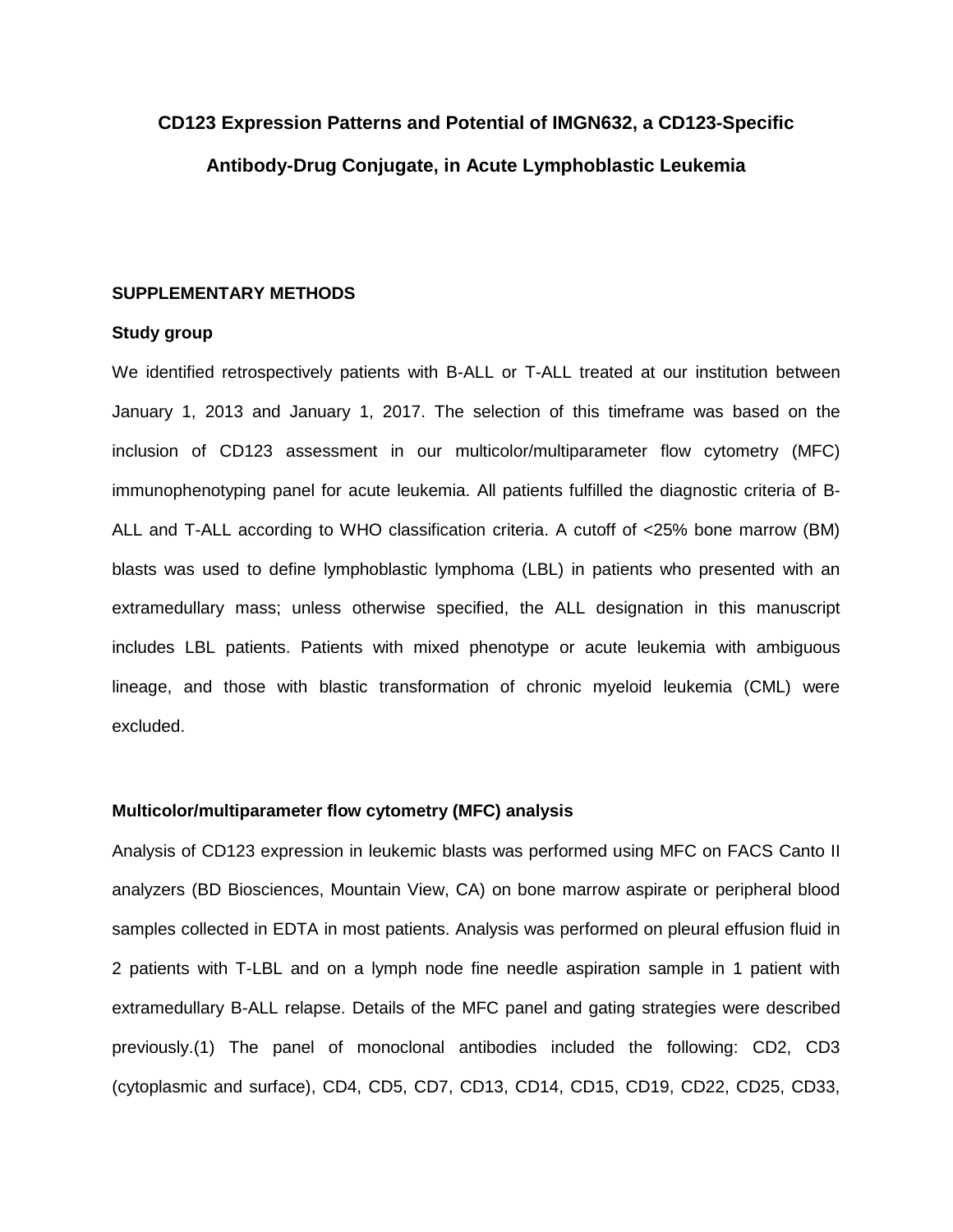CD34, CD36, CD38, CD41, CD45, CD56, CD64, CD117, CD123, HLA-DR, MPO, TDT. At least 10,000 events per antibody were acquired. Data were analyzed using FCS Express software (De Novo Software, Los Angeles, CA).

#### **Cell lines**

B-ALL cells were dispensed during the exponential growth phase into 96-well sterile assay plates in culture medium. Serially diluted IMGN632 or a non-binding ADC (Ab-DGN149) were added to the seeded cells. Each assay plate included the following controls: wells with media only, and wells with untreated cells. The assay plates were incubated for 5-7 days at 37°C, 6%  $CO<sub>2</sub>$ , in a 100% humidified incubator after which the water-soluble tetrazolium salt 8 (WST-8) (Dojindo Molecular Technologies) or alamarBlue (Invitrogen) reagents were added to the wells and light absorbance was read on a SPECTRA Max M2 plate reader (Molecular Devices). Cell viability was determined from background-corrected absorbance, with the surviving fractions calculated by dividing the viability value for each treatment by the viability value in the control (untreated) wells and plotting against the test article concentrations to estimate  $IC_{50}$  values. All assays were performed in triplicate.

#### *In vitro* **evaluation of primary B-ALL samples**

Bone marrow mononuclear cells from B-ALL patients were thawed, stained with markers of lymphocytes and leukemic blasts (CD10, CD19, CD34, CD38, CD45, CD123, HLA-DR) and analyzed by MFC on a FACS Canto II analyzer (BD Biosciences). Remaining cells were resuspended in StemSpan H3000 culture media (STEMCELL Technologies) supplemented with 1 µM of human IgG to block Fc receptors, and 50 ng/ml each of IL-3, stem cell factor, and Flt-3 (Humanzyme). Cells were seeded into wells of a 24-well tissue culture plate (approximately 3x10<sup>5</sup> cells per sample), dosed with serial dilutions of IMGN632, and incubated at 37°C in 6%  $CO<sub>2</sub>$  in a humidified incubator. Untreated cells were included as a control for each sample. Five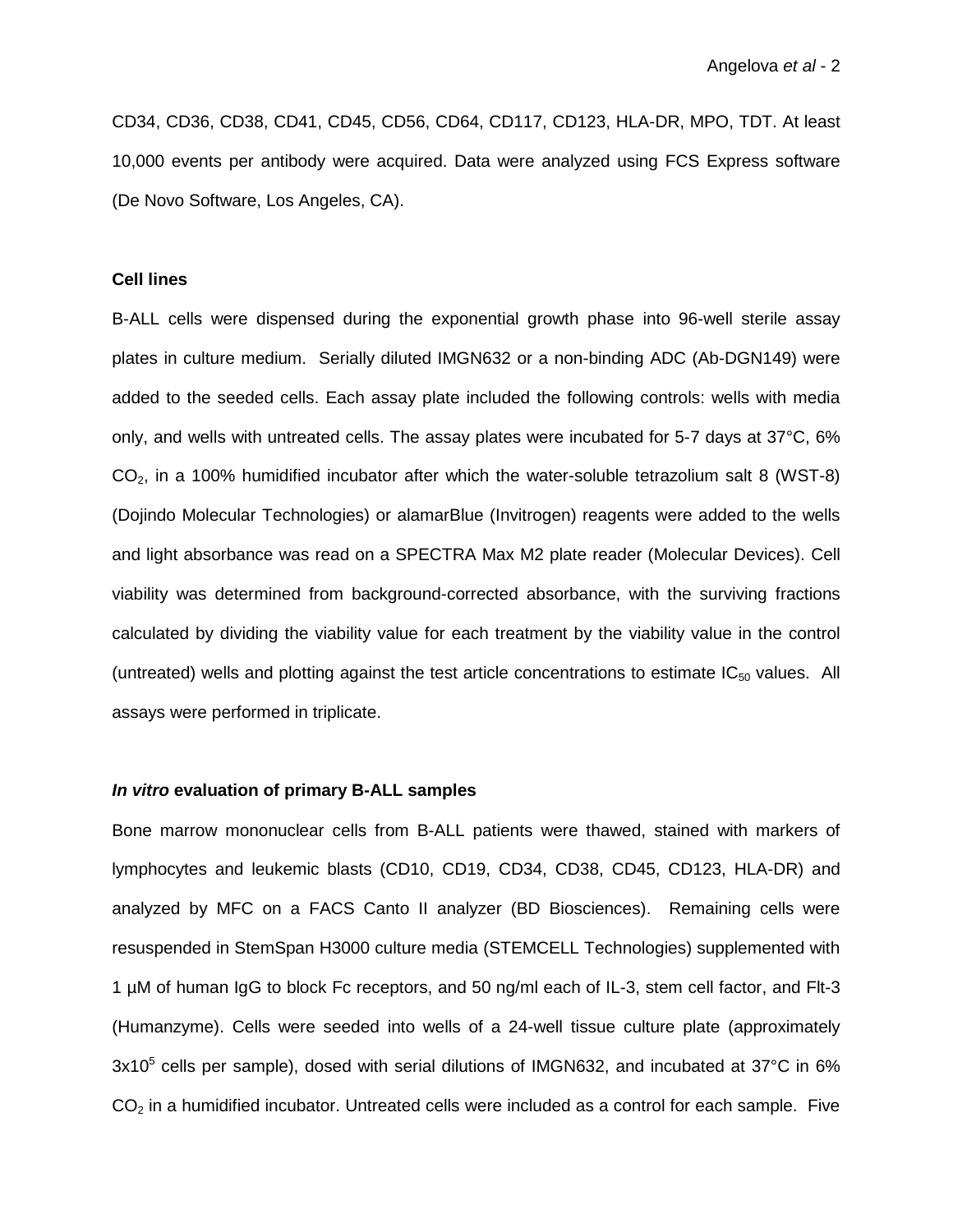days later, the cells were collected from the assay wells, washed, Count Bright™ absolute counting beads (Life Technologies) were added to each sample, and the samples were analyzed using MFC. Blasts and lymphocytes in each sample were identified based on CD45 expression and side-scatter characteristics and additional markers (CD10, CD19, CD34, CD38, CD123, HLA-DR), quantified, and normalized to the number of counting beads. The normalized numbers of blasts and lymphocytes in each treated sample were divided by the cell number in the untreated sample to determine the IMGN632 effect. Samples were considered evaluable if the untreated controls contained at least 20% viable cells (FVS620 gate) and there was evidence of cell proliferation.

Cell proliferation for each sample was assessed by one of two methods. In one method, cells were added to wells of a 96-well assay plate in the supplemented StemSpan culture media, stained with CellTiter-Glo® (Promega) immediately after seeding, and additionally at the completion of a 5-day incubation period. At each timepoint, the plate wells were read using a SPECTRAmax M2 plate reader. An increase in the luminescence signal on day 5 indicated cell proliferation. Alternatively, freshly thawed untreated cells were washed into phosphate-buffered saline (PBS) at pH 7.2, and loaded with Cell Trace™ Violet stain (Invitrogen) for 20 minutes at 37°C, diluted in PBS with 0.5% bovine serum albumin (BSA), and separated from unreacted dye by centrifugation. An aliquot of cells loaded with the dye was additionally stained with FVS620 viability dye and CD45 and then fixed in 1% formaldehyde in PBS at pH 7.2; the remaining cells were resuspended in supplemented StemSpan H3000 medium and incubated as described above. At the completion of the incubation period, the cells were collected, washed, and stained with FVS620 viability stain and CD45 and fixed as mentioned above. Samples were then analyzed by MFC; a decrease in the Cell Trace Violet fluorescent signal in the cells incubated for 5 days indicated cell proliferation.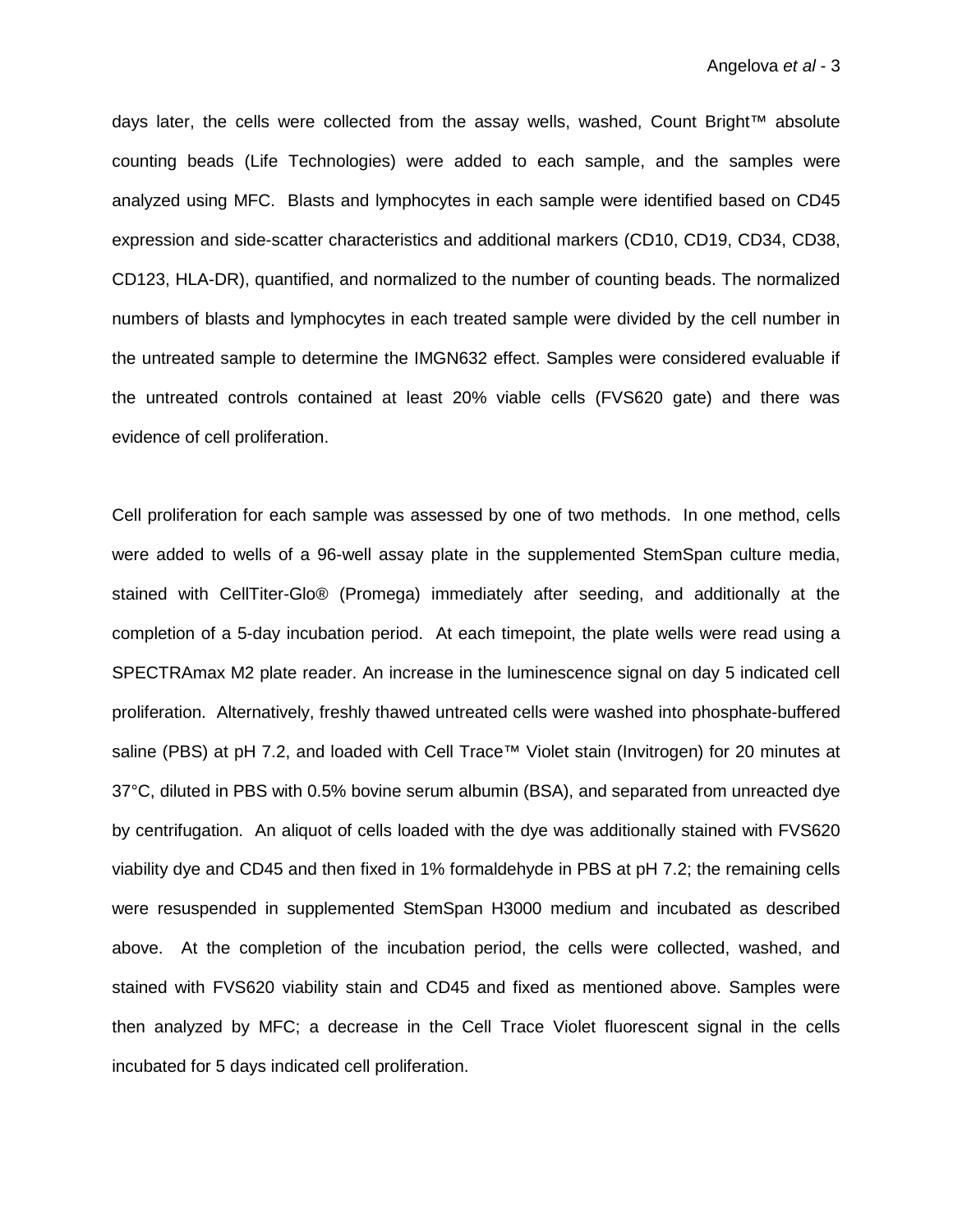Angelova *et al* - 4

### **Statistical analysis**

The associations between groups and factors of interest were assessed using the Chi-square test, Wilcoxon rank-sum test, or Kruskal-Wallis test, as appropriate. The times for OS and leukemia-free survival (LFS) were computed from the date of diagnosis to the time of last followup or the event of interest (relapse or death, respectively). Patients who were alive at the date of last follow-up were censored. Patients who underwent SCT were censored at the date of transplant. The Kaplan-Meier method was used to estimate OS times. Differences in survival between groups were assessed using the log-rank test. Associations between the prognostic factors of interest and OS or RFS were assessed using the Cox proportional hazards regression model. Impact of variables was expressed in hazards ratio (HR) and associated 95% confidence intervals (CI). Statistical analyses were performed using SPSS and GraphPad Prism.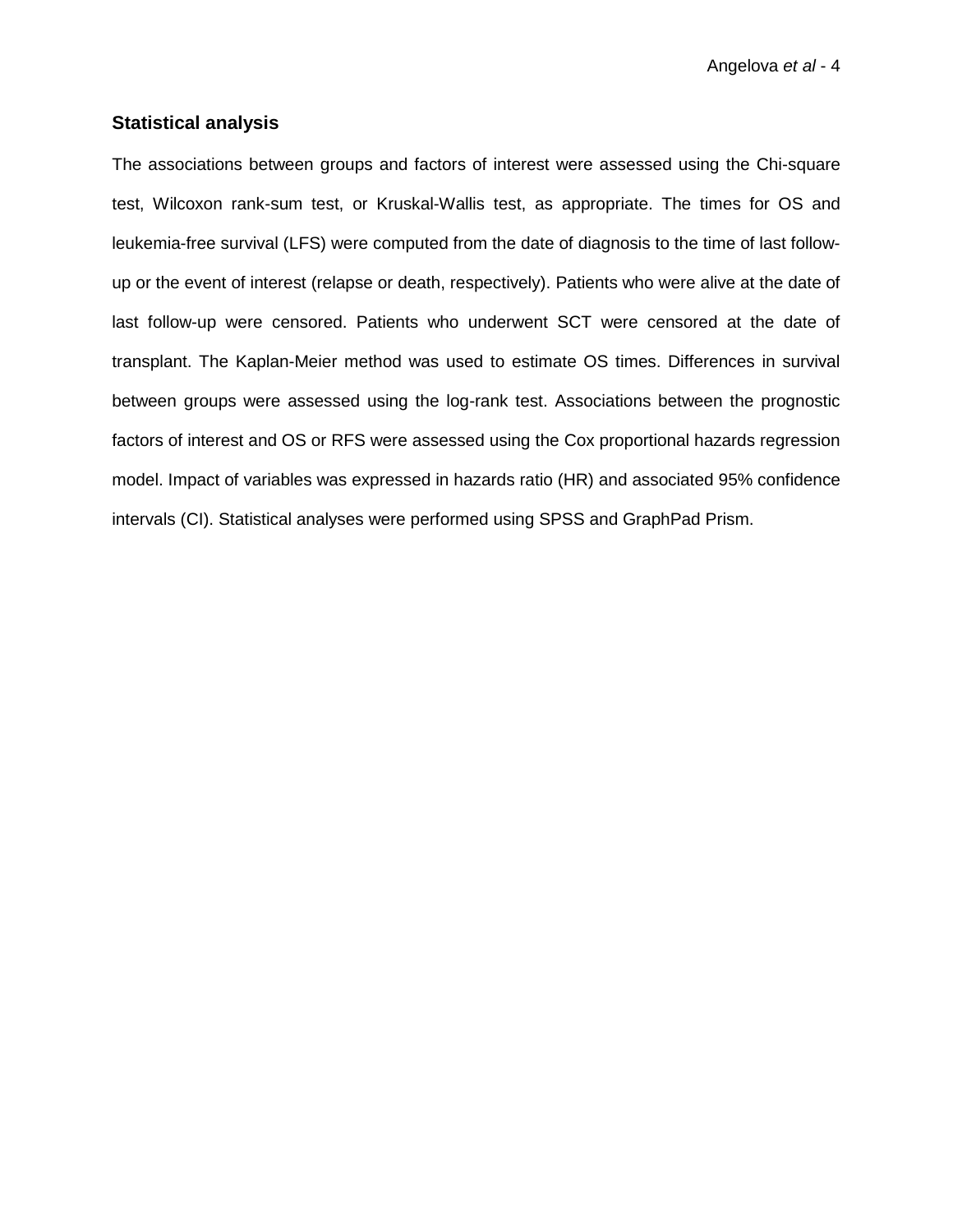## **SUPPLEMENTARY FIGURES AND LEGENDS**



Figure S1

**Figure S1.** Kaplan-Meier survival curves for patients with T acute lymphoblastic leukemia/lymphoma based on CD123 expression status. (**A**) Overall survival. (**B**) Leukemia-free survival.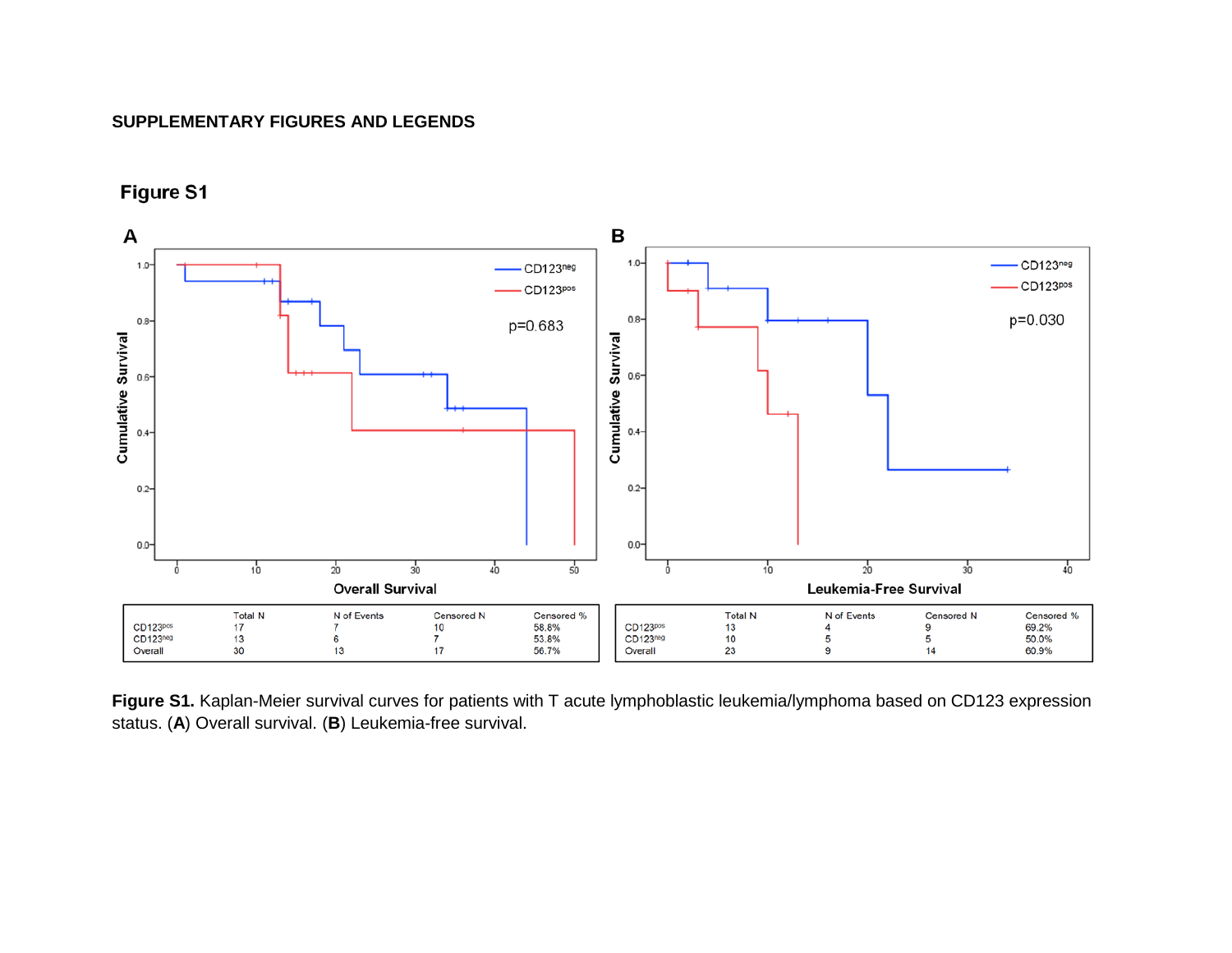**Figure S2** 



**Figure S2.** Leukemia-free survival comparison among patients with T acute lymphoblastic leukemia/lymphoma based on intensity of CD123 expression status (mean fluorescence intensity ratio; RFI).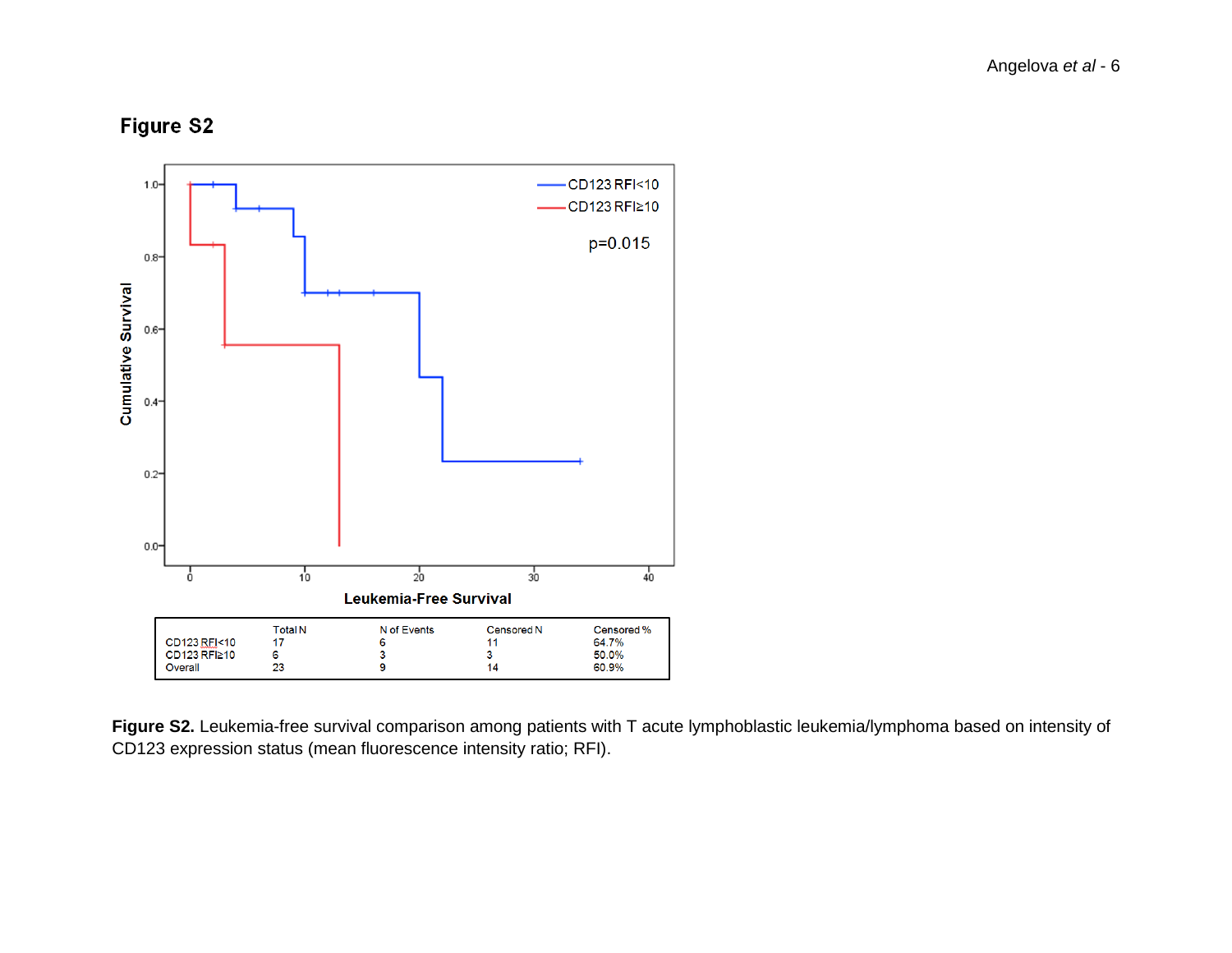



Figure S3. Kaplan-Meier survival curves for patients with Philadelphia-negative B acute lymphoblastic leukemia/lymphoma based on CD123 expression status. (A) Overall survival. (B) Relapse-free survival.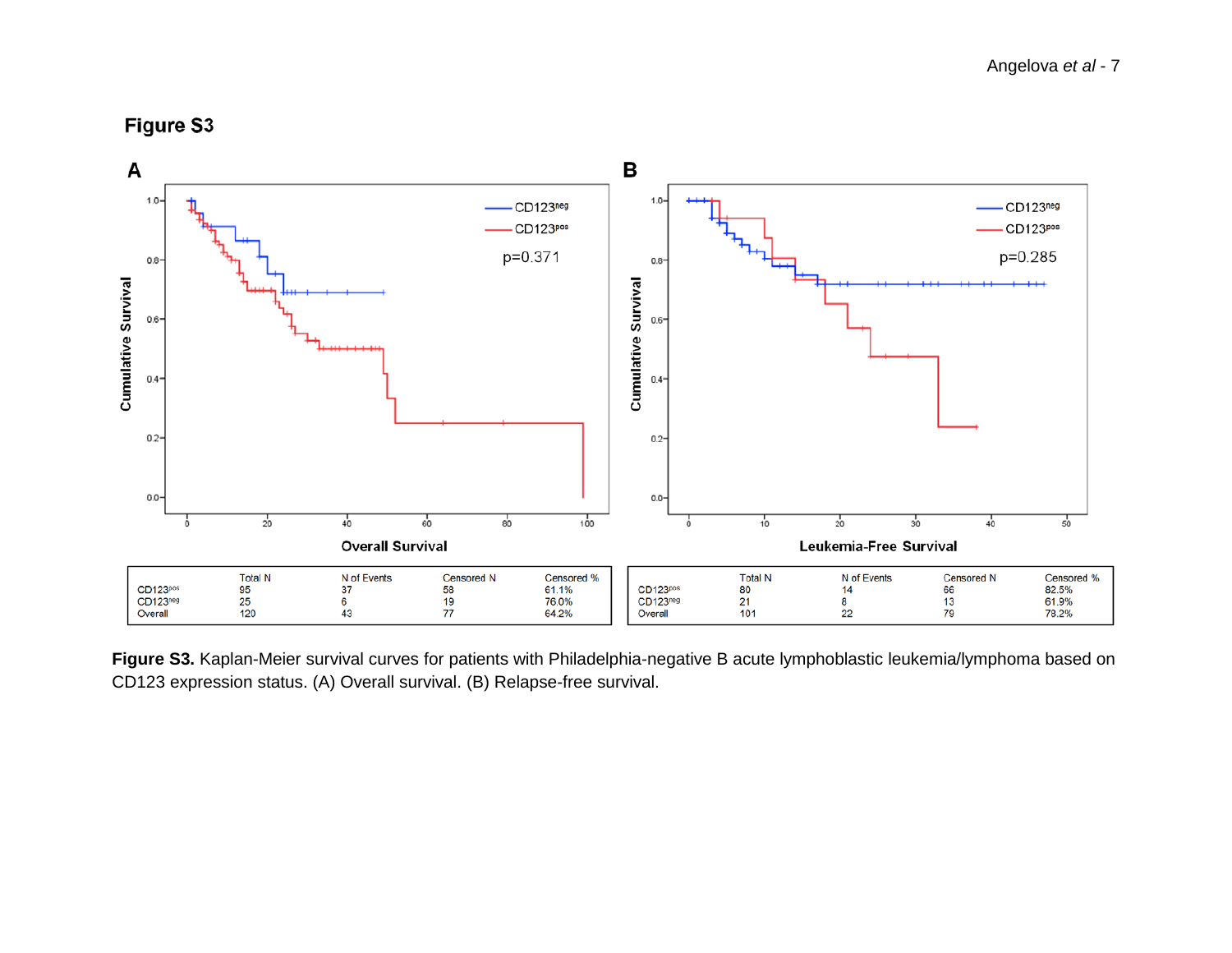

**Figure S4.** Number of IMGN632 antibody-binding sites (CD123 ABC) on leukemic blasts and lymphocytes from B acute lymphoblastic leukemia/lymphoma patients.